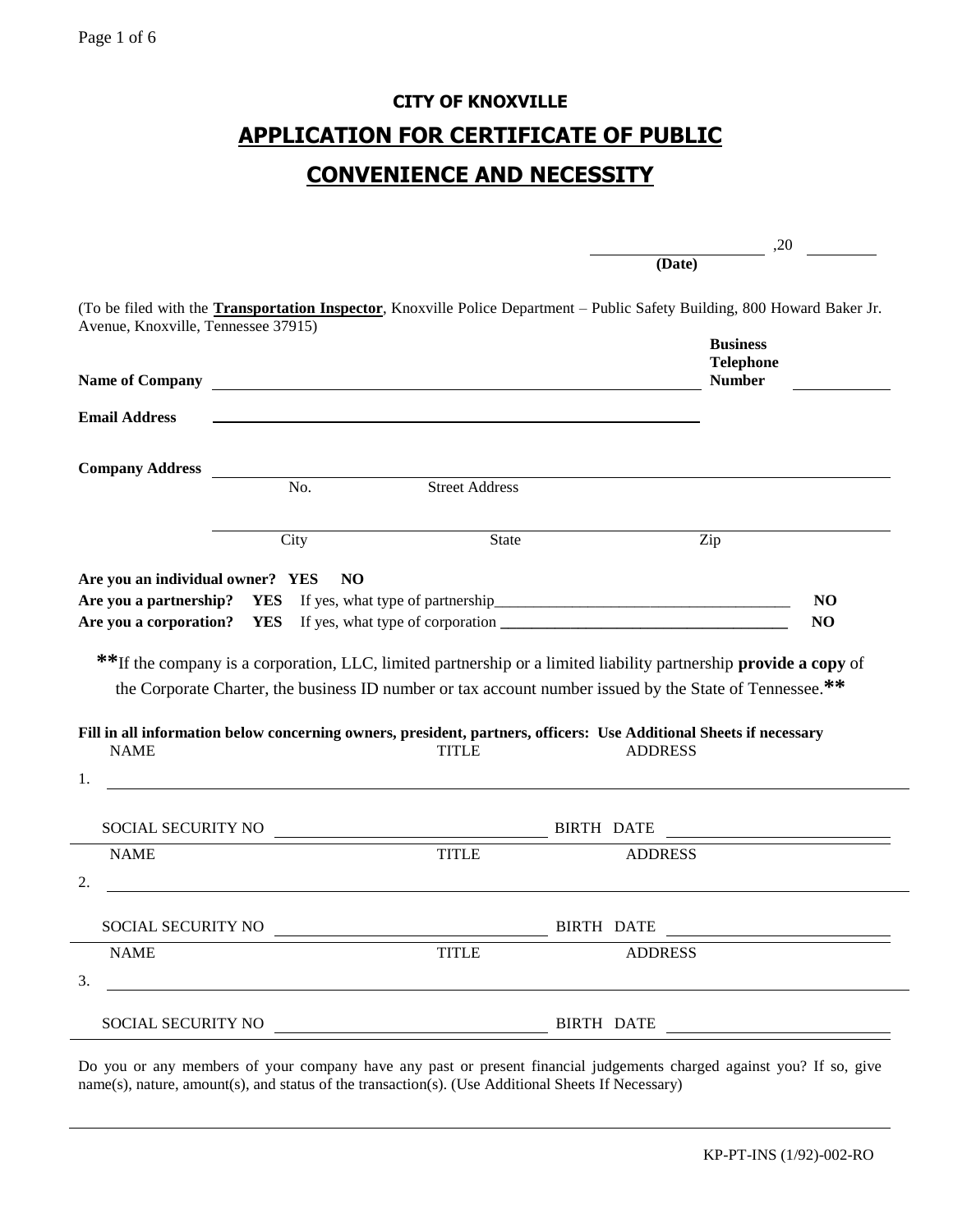#### Page 2 of 6 **(APPLICATION FOR CERTIFICATE OF PUBLIC CONVENIENCE AND NECESSITY)**

| Name of Insurance Carrier:                                |     |                       |      |       |     |  |  |  |
|-----------------------------------------------------------|-----|-----------------------|------|-------|-----|--|--|--|
| Name and Phone # of<br>Insurance Agent:                   |     |                       |      |       |     |  |  |  |
| Address of<br>Agent:                                      |     |                       |      |       |     |  |  |  |
|                                                           | No. | <b>Street Address</b> | City | State | Zip |  |  |  |
| Attach a copy of the insurance policy to this application |     |                       |      |       |     |  |  |  |

(insurance policy must be issued to the company) (each vehicle must be listed with the vin# along with the amount of coverage)

Give brief history of your company background and/or experience in the business of transporting passengers for-hire in Knoxville or elsewhere, number of years in business, etc. This information will assist us in determining your ability to meet the requirements for a certificate of public convenience and necessity.

**Attach a copy of required business license(s)**

(All companies within the City of Knoxville must have a City of Knoxville and Knox County business license) (Check your local jurisdiction for license requirements and attach a copy)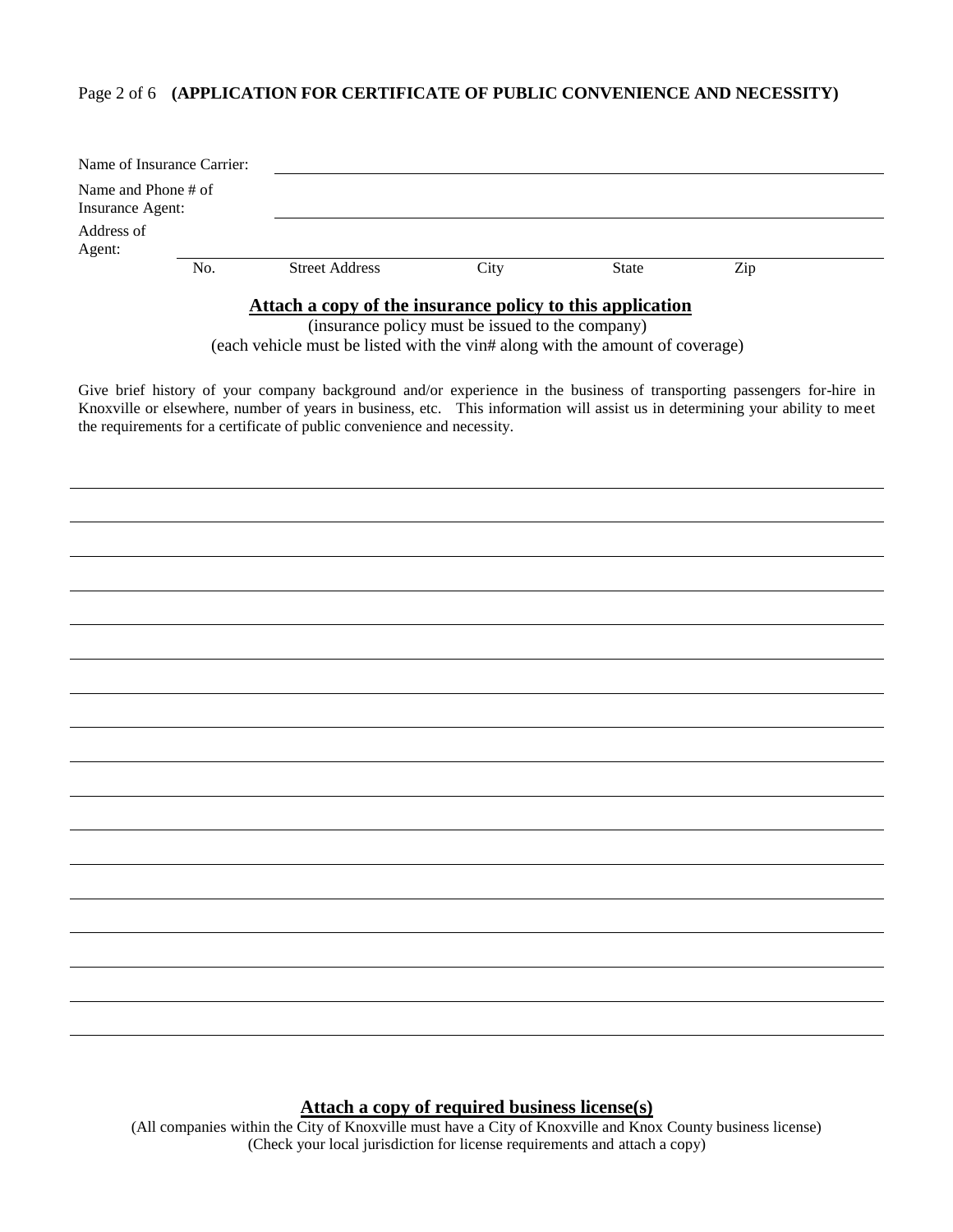# Page 3 of 6 **(APPLICATION FOR CERTIFICATE OF PUBLIC CONVENIENCE AND NECESSITY)**

# **List all vehicles that are operated as vehicles for-hire with your company.**

(Notify the Transportation Inspector of any changes that occur)

**What is the color scheme of the vehicles**:\_\_\_\_\_\_\_\_\_\_\_\_\_\_\_\_\_\_\_\_\_\_\_\_\_\_\_\_\_\_\_\_\_\_\_\_\_\_\_\_\_\_\_\_\_\_\_\_\_\_\_\_\_\_ **What color is the lettering on the vehicles**:\_\_\_\_\_\_\_\_\_\_\_\_\_\_\_\_\_\_\_\_\_\_\_\_\_\_\_\_\_\_\_\_\_\_\_\_\_\_\_\_\_\_\_\_\_\_\_\_\_\_\_\_\_

| <b>YEAR</b> | $\mathbf{MAKE}$ | $\bf{MODEL}$ | $\mathbf{V}.\mathbf{I}.\mathbf{N}$ | LICENSE PLATE | UNIT NO. |
|-------------|-----------------|--------------|------------------------------------|---------------|----------|
|             |                 |              |                                    |               |          |
|             |                 |              |                                    |               |          |
|             |                 |              |                                    |               |          |
|             |                 |              |                                    |               |          |
|             |                 |              |                                    |               |          |
|             |                 |              |                                    |               |          |
|             |                 |              |                                    |               |          |
|             |                 |              |                                    |               |          |
|             |                 |              |                                    |               |          |
|             |                 |              |                                    |               |          |
|             |                 |              |                                    |               |          |
|             |                 |              |                                    |               |          |
|             |                 |              |                                    |               |          |
|             |                 |              |                                    |               |          |
|             |                 |              |                                    |               |          |
|             |                 |              |                                    |               |          |
|             |                 |              |                                    |               |          |
|             |                 |              |                                    |               |          |
|             |                 |              |                                    |               |          |
|             |                 |              |                                    |               |          |
|             |                 |              |                                    |               |          |
|             |                 |              |                                    |               |          |
|             |                 |              |                                    |               |          |
|             |                 |              |                                    |               |          |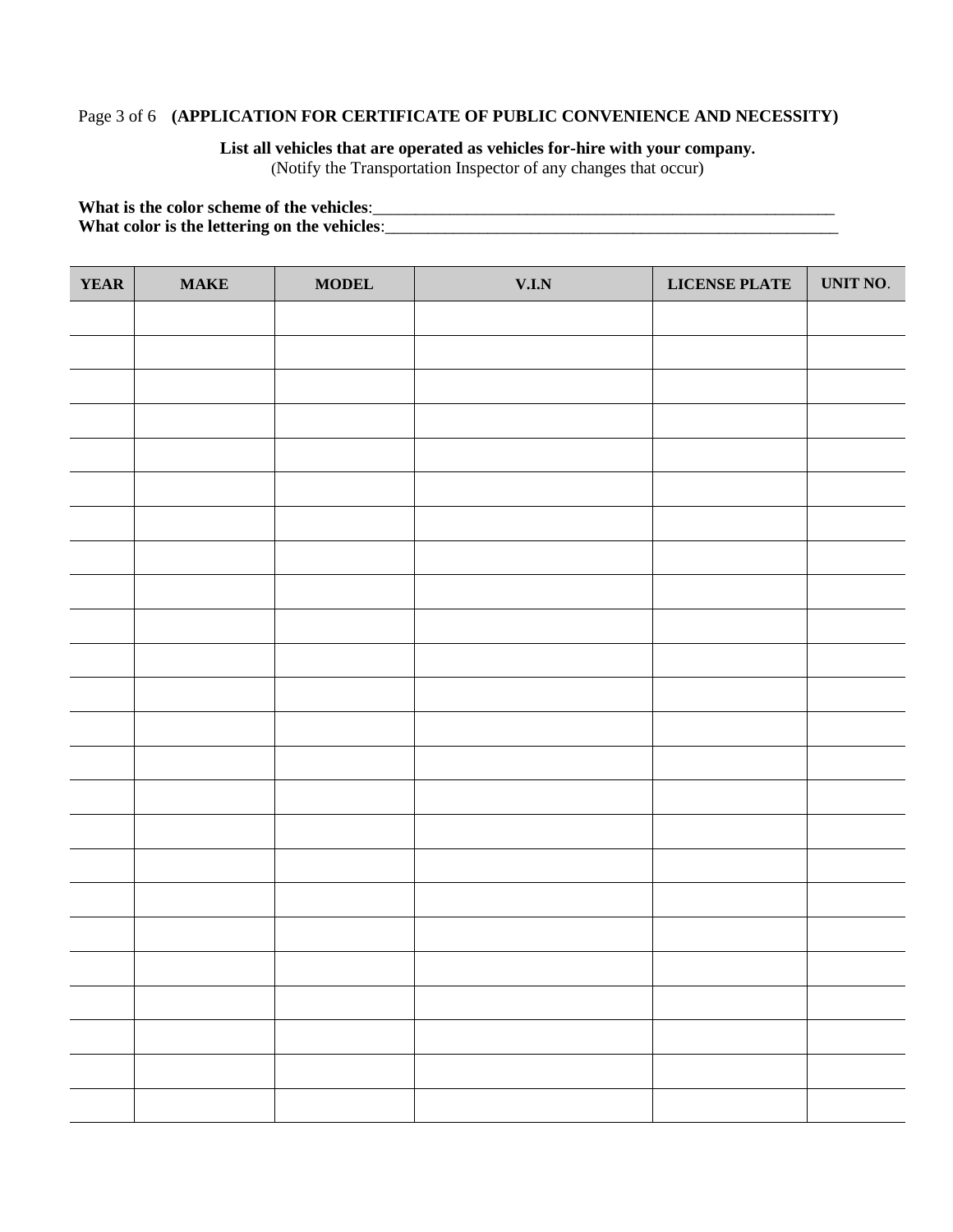# Page 4 of 6 **(APPLICATION FOR CERTIFICATE OF PUBLIC CONVENIENCE AND NECESSITY)**

| List all personnel employed by your company. (paid wages or commission) |                              |                         |  |  |  |  |  |  |  |
|-------------------------------------------------------------------------|------------------------------|-------------------------|--|--|--|--|--|--|--|
| <b>Name</b>                                                             | <b>DOB/Social Security #</b> | <b>Driver License #</b> |  |  |  |  |  |  |  |
|                                                                         |                              |                         |  |  |  |  |  |  |  |
|                                                                         |                              |                         |  |  |  |  |  |  |  |
|                                                                         |                              |                         |  |  |  |  |  |  |  |
|                                                                         |                              |                         |  |  |  |  |  |  |  |
|                                                                         |                              |                         |  |  |  |  |  |  |  |
|                                                                         |                              |                         |  |  |  |  |  |  |  |
|                                                                         |                              |                         |  |  |  |  |  |  |  |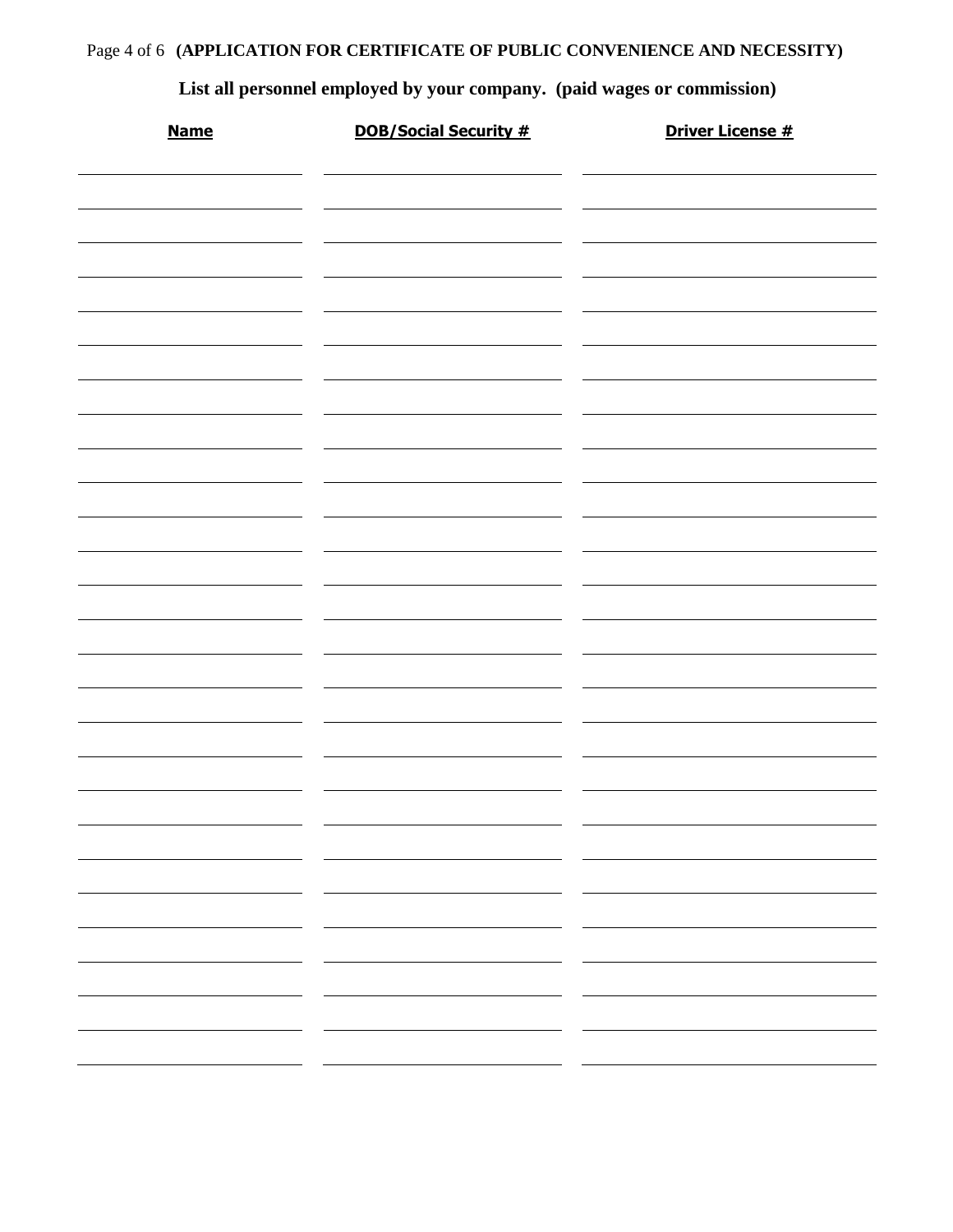#### Page 5 of 6 **(APPLICATION FOR CERTIFICATE OF PUBLIC CONVENIENCE AND NECESSITY)**

#### **Answer and provide information below if applicable**

1. Is you service available 24 hours a day? **YES** If not, list the hours and days your service is **NO**  available.

2. What type of communication equipment does your company use to dispatch calls and what communication equipment is used in the vehicle(s).

3. I understand all advertisement must be in the company name, which is listed on the certificate of public convenience and necessity. **YES** (Advertisement shall include but not limited to, any **NO**  flyer, business card, newspaper, radio or telephone listing)

\_\_\_\_\_\_\_\_\_\_\_\_\_\_\_\_\_\_\_\_\_\_\_\_\_\_\_\_\_\_\_\_\_\_\_\_\_\_\_\_\_\_\_\_\_\_\_\_\_\_\_\_\_\_\_\_\_\_\_\_\_\_\_\_\_\_\_\_\_\_\_\_\_\_\_\_\_\_\_\_\_\_\_\_

4. I understand the Transportation Inspector must be notified, in writing, prior to any change in either the certificate holder's business address or phone number. **YES NO** 

5. I understand the monthly driver report must be submitted to the Transportation Inspector by the fifth 5<sup>th</sup> of each month. **YES** NO

6. List the company or person who calibrates and repairs your taximeters and their contact information: Company or person:\_\_\_\_\_\_\_\_\_\_\_\_\_\_\_\_\_\_\_\_\_\_\_\_\_\_\_\_\_\_\_\_\_\_\_\_\_\_\_\_\_ Complete Address:\_\_\_\_\_\_\_\_\_\_\_\_\_\_\_\_\_\_\_\_\_\_\_\_\_\_\_\_\_\_\_\_\_\_\_\_\_\_\_\_\_\_\_\_\_\_\_\_\_\_\_\_\_\_\_\_\_\_\_\_\_\_\_\_\_\_ Phone number(s): List your experience using this company or person and any qualifications to your knowledge they

have to calibrate taximeters. \_\_\_\_\_\_\_\_\_\_\_\_\_\_\_\_\_\_\_\_\_\_\_\_\_\_\_\_\_\_\_\_\_\_\_\_\_\_\_\_\_\_\_\_\_\_\_\_\_\_\_\_\_\_\_\_\_\_\_\_\_\_\_\_\_\_\_\_\_\_\_\_\_\_\_\_\_\_\_\_\_

\_\_\_\_\_\_\_\_\_\_\_\_\_\_\_\_\_\_\_\_\_\_\_\_\_\_\_\_\_\_\_\_\_\_\_\_\_\_\_\_\_\_\_\_\_\_\_\_\_\_\_\_\_\_\_\_\_\_\_\_\_\_\_\_\_\_\_\_\_\_\_\_\_\_\_\_\_\_\_\_\_

7. I understand, if a vehicle is involved in an accident, it is the certificate holder's responsibility to notify the Transportation Inspector within twenty-four (24) hours of the accident and if the vehicle is damaged in the accident, whether or not an accident report was filed by a law enforcement agency, the vehicle shall be taken out of service immediately and must be inspected by the Transportation Inspector before it is operated as a vehicle for-hire again. **YES NO** 

8. I understand it is unlawful to permit any person to operate a vehicle for-hire within the City of Knoxville jurisdiction, without first obtaining a certificate of convenience and necessity from the Knoxville Police Department. **YES NO** 

9. I understand it is unlawful to permit any person to drive a vehicle for-hire within the City of Knoxville jurisdiction, unless such driver has a valid vehicle for-hire driver permit issued by the Knoxville Police Department. **YES NO** 

10. I understand Tennessee law and local ordinances regulating vehicles for-hire within the City of Knoxville jurisdiction. **YES NO** 

11. I have been provided a copy of the Knoxville Police Department's Rules and Regulations for Transporting the Public. **YES NO**